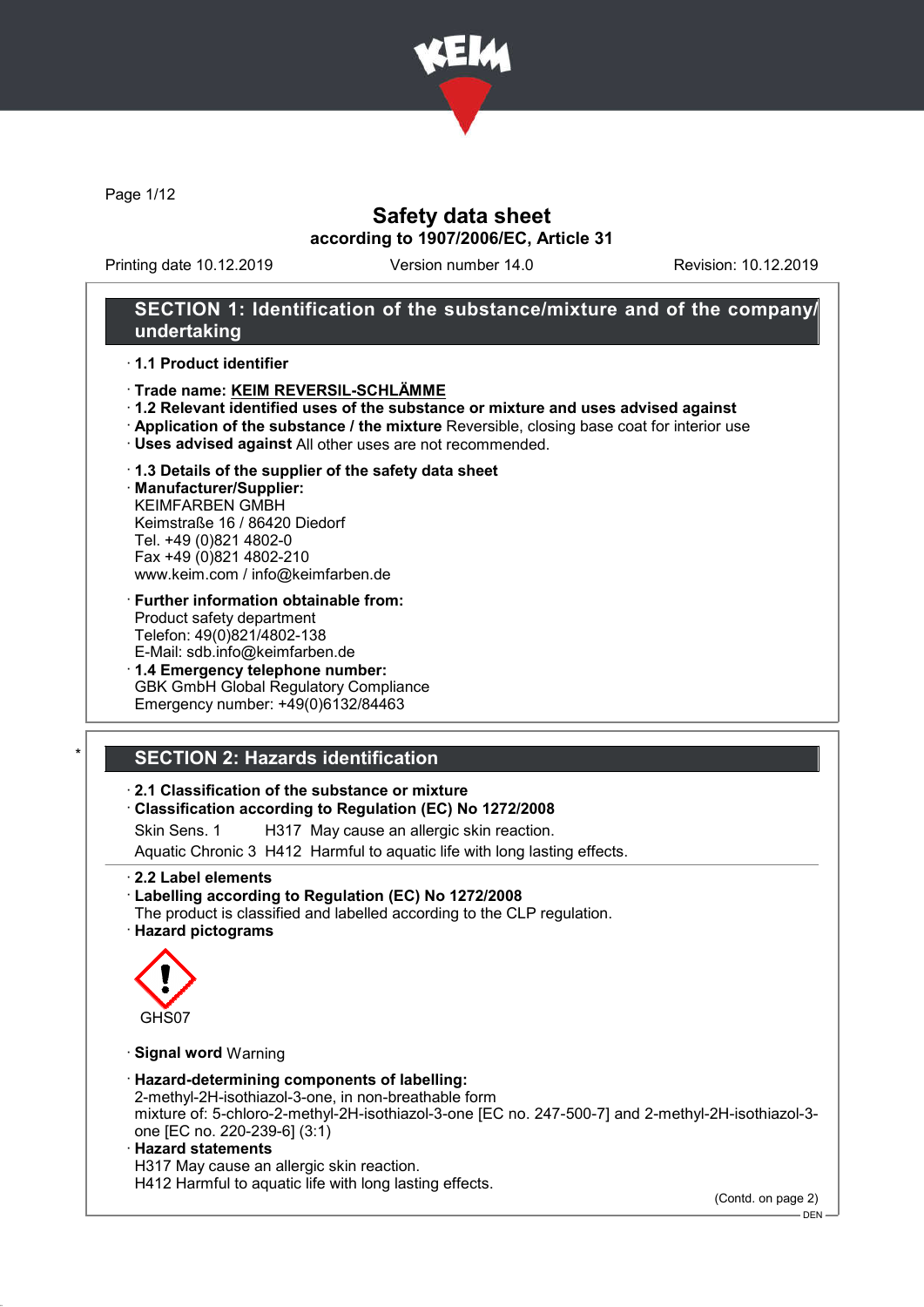

Page 2/12

## Safety data sheet according to 1907/2006/EC, Article 31

Printing date 10.12.2019 Version number 14.0 Revision: 10.12.2019

(Contd. of page 1)

#### Trade name: KEIM REVERSIL-SCHLÄMME

- · Precautionary statements
- P102 Keep out of reach of children.<br>P280 Wear protective gloves/proted P280 Wear protective gloves/protective clothing/eye protection/face protection.
- P261 Avoid breathing spray.<br>P273 Avoid release to the er
- Avoid release to the environment.
- P302+P352 IF ON SKIN: Wash with plenty of soap and water.
- P332+P313 If skin irritation occurs: Get medical advice/attention.
- P362+P364 Take off contaminated clothing and wash it before reuse.<br>P501 Dispose of contents/container in accordance with local
- Dispose of contents/container in accordance with local/regional/national/international regulations.

#### · 2.3 Other hazards

- · Results of PBT and vPvB assessment
- · PBT: Not applicable
- · vPvB: Not applicable

## **SECTION 3: Composition/information on ingredients**

- · 3.2 Mixtures
- · Description:

Aqueous dispersion of polyether-polyurethane without free groups of isocyanates and fillers

| CAS: 1314-13-2<br>zinc oxide<br>$≥0.25$ -<0.5%<br>EINECS: 215-222-5<br>Aquatic Acute 1, H400; Aquatic Chronic<br>Index number: 030-013-00-7<br>1, H410<br>Reg.nr.: 01-2119463881-32-XXXX<br>CAS: 108-01-0<br>$< 0.2\%$<br>2-dimethylaminoethanol<br>EINECS: 203-542-8<br>$\diamondsuit$ Flam. Liq. 3, H226; $\diamondsuit$ Acute Tox. 3,<br>$H331$ ; $\Leftrightarrow$ Skin Corr. 1B, H314; Eye Dam. 1,<br>Index number: 603-047-00-0<br>H318; $\langle \cdot \rangle$ Acute Tox. 4, H302; Acute Tox. 4,<br>Reg.nr.: 01-2119492298-24-XXXX<br>H312<br>2-methyl-2H-isothiazol-3-one, in non-<br>$≥0.0015$ -<0.01%<br>CAS: 2682-20-4<br>EINECS: 220-239-6<br>breathable form<br>Index number: 613-326-00-9<br>Acute Tox. 3, H301; Acute Tox. 3, H311;<br>Acute Tox. 2, H330; Skin Corr. 1B, H314;<br>Eye Dam. 1, H318; $\diamondsuit$ Aquatic Acute 1,<br>H400; Aquatic Chronic 1, H410; $\diamond$ Skin<br>Sens. 1A, H317<br>mixture of: 5-chloro-2-methyl-2H-isothiazol-<br>< 0.0015%<br>CAS: 55965-84-9<br>3-one [EC no. 247-500-7] and 2-methyl-2H-<br>EC number: 611-341-5<br>isothiazol-3-one [EC no. 220-239-6] (3:1)<br>Index number: 613-167-00-5<br>Acute Tox. 3, H301; Acute Tox. 2, H310;<br>Eye Dam. 1, H318; $\Diamond$ Aquatic Acute 1,<br>H400; Aquatic Chronic 1, H410; $\diamond$ Skin<br>Sens. 1A, H317 | Dangerous components: |                    |
|--------------------------------------------------------------------------------------------------------------------------------------------------------------------------------------------------------------------------------------------------------------------------------------------------------------------------------------------------------------------------------------------------------------------------------------------------------------------------------------------------------------------------------------------------------------------------------------------------------------------------------------------------------------------------------------------------------------------------------------------------------------------------------------------------------------------------------------------------------------------------------------------------------------------------------------------------------------------------------------------------------------------------------------------------------------------------------------------------------------------------------------------------------------------------------------------------------------------------------------------------------------------------------------------------------------------------|-----------------------|--------------------|
|                                                                                                                                                                                                                                                                                                                                                                                                                                                                                                                                                                                                                                                                                                                                                                                                                                                                                                                                                                                                                                                                                                                                                                                                                                                                                                                          |                       |                    |
|                                                                                                                                                                                                                                                                                                                                                                                                                                                                                                                                                                                                                                                                                                                                                                                                                                                                                                                                                                                                                                                                                                                                                                                                                                                                                                                          |                       |                    |
|                                                                                                                                                                                                                                                                                                                                                                                                                                                                                                                                                                                                                                                                                                                                                                                                                                                                                                                                                                                                                                                                                                                                                                                                                                                                                                                          |                       |                    |
|                                                                                                                                                                                                                                                                                                                                                                                                                                                                                                                                                                                                                                                                                                                                                                                                                                                                                                                                                                                                                                                                                                                                                                                                                                                                                                                          |                       |                    |
|                                                                                                                                                                                                                                                                                                                                                                                                                                                                                                                                                                                                                                                                                                                                                                                                                                                                                                                                                                                                                                                                                                                                                                                                                                                                                                                          |                       | (Contd. on page 3) |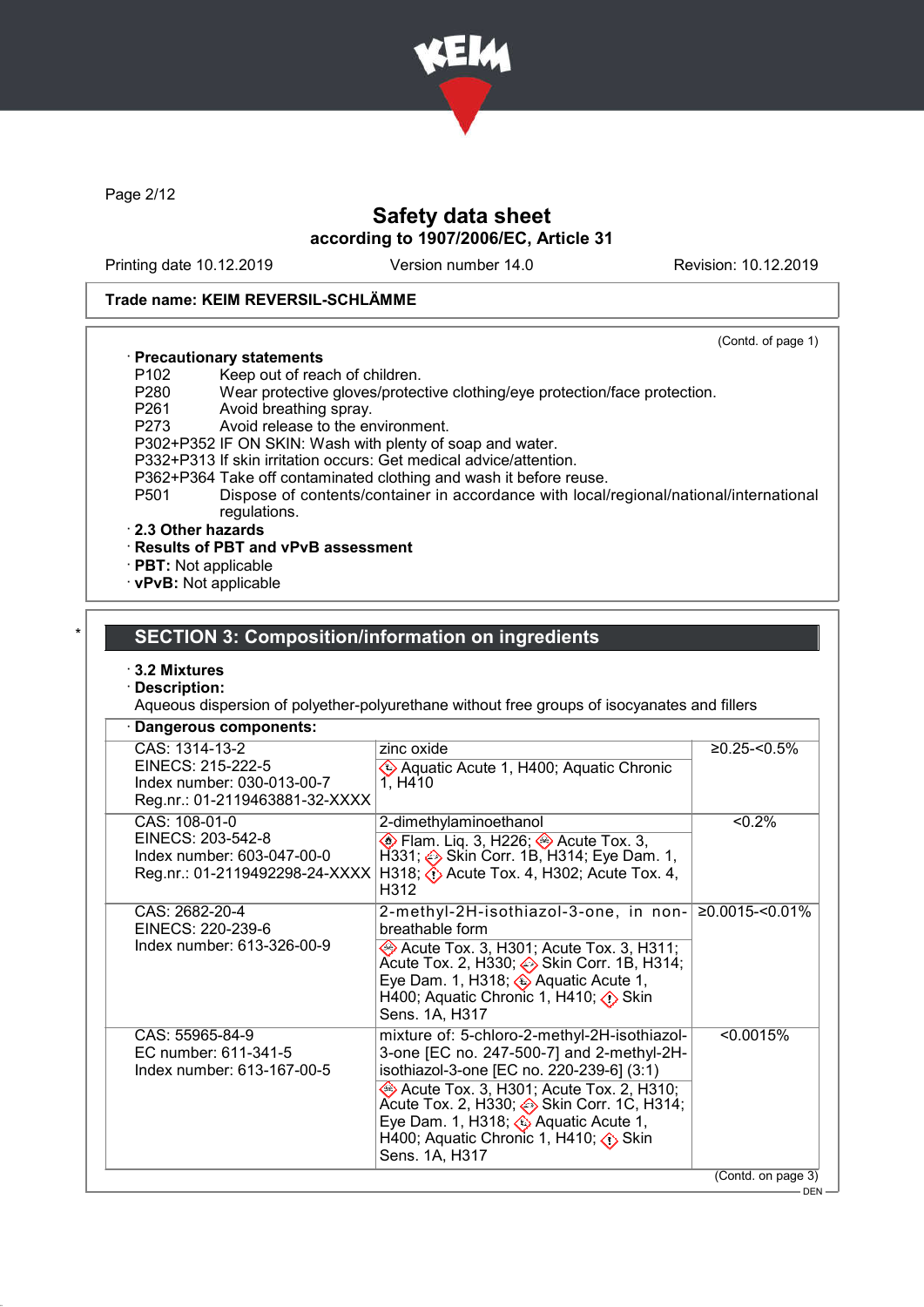

Page 3/12

## Safety data sheet according to 1907/2006/EC, Article 31

Printing date 10.12.2019 Version number 14.0 Revision: 10.12.2019

#### Trade name: KEIM REVERSIL-SCHLÄMME

CAS: 1314-98-3 EINECS: 215-251-3 Reg.nr.: 01-2119475779-15-xxxx

zinc sulphide substance with a Community workplace exposure limit

(Contd. of page 2)  $\overline{1\%}$ 

· Additional information: For the wording of the listed hazard phrases refer to section 16.

### SECTION 4: First aid measures

- · 4.1 Description of first aid measures
- · General information:

Seek medical treatment in case of complaints.

When seeing the doctor we suggest to present this safety data sheet.

- · After inhalation: Supply fresh air; consult doctor in case of complaints.
- · After skin contact:

Immediately wash with water and soap and rinse thoroughly.

Do not use solvents or thinners.

If skin irritation continues, consult a doctor.

· After eye contact:

Rinse opened eye for several minutes under running water. Then consult a doctor.

· After swallowing:

Rinse mouth and throat well with water.

Do not induce vomiting; call for medical help immediately.

- · 4.2 Most important symptoms and effects, both acute and delayed No further relevant information available.
- · 4.3 Indication of any immediate medical attention and special treatment needed No further relevant information available.

#### SECTION 5: Firefighting measures

#### · 5.1 Extinguishing media

- · Suitable extinguishing agents:
- CO2, powder or water spray. Fight larger fires with water spray or resistant foam.
- · For safety reasons unsuitable extinguishing agents: Water with full jet
- · 5.2 Special hazards arising from the substance or mixture In case of fire, the following can be released:

carbon oxide (COx)

Nitrogen oxides (NOx)

Hydrogen fluoride (HF)

Sulphur dioxide (SO2)

- Barium oxide vapour Hydrogen cyanide (HCN)
- · 5.3 Advice for firefighters
- · Specila protective equipment: Wear self-contained respiratory protective device.
- · Additional information

Cool endangered receptacles with water spray.

Dispose of fire debris and contaminated fire fighting water in accordance with official regulations.

(Contd. on page 4)

 $-$  DEN -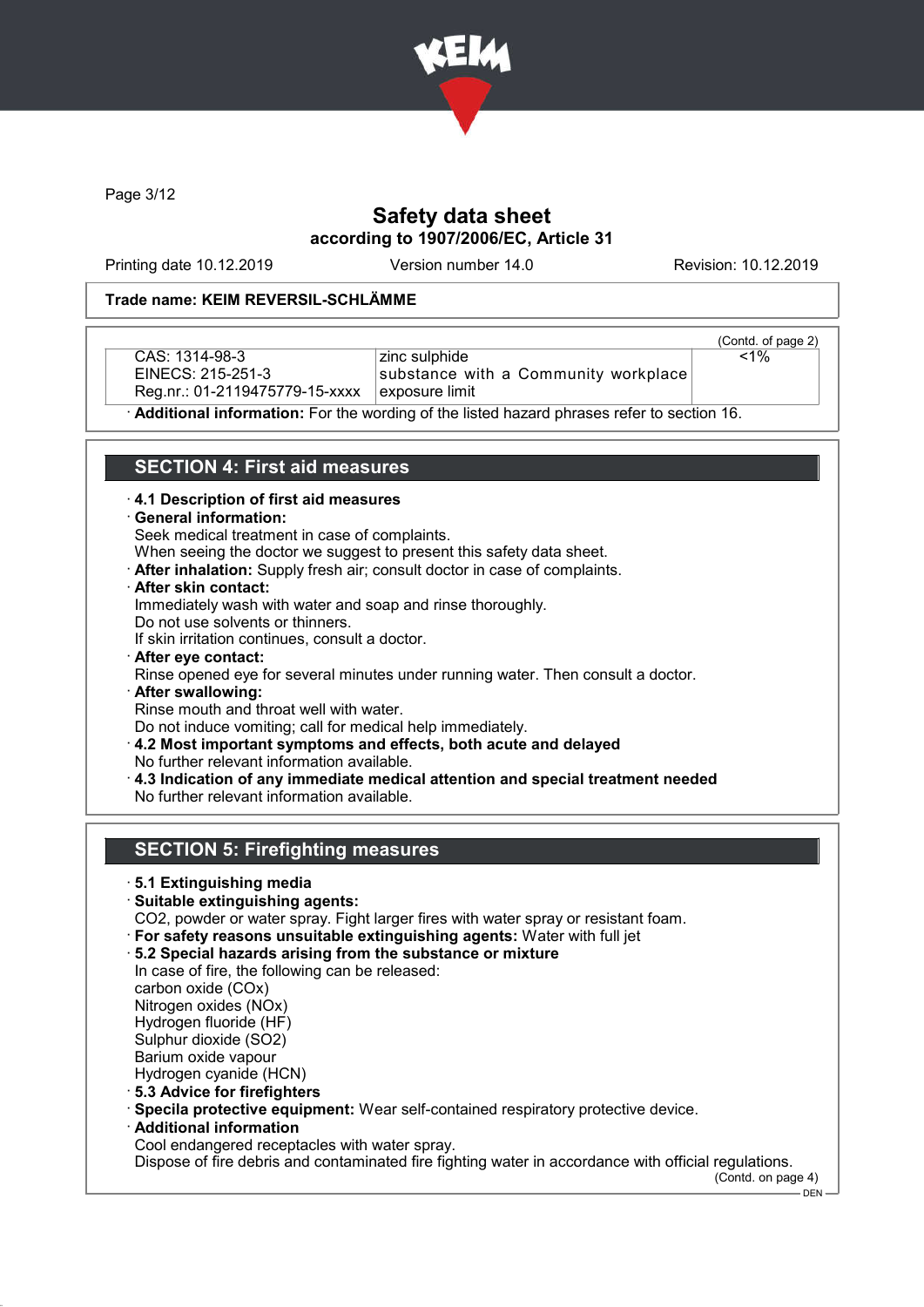

Page 4/12

## Safety data sheet according to 1907/2006/EC, Article 31

Printing date 10.12.2019 Version number 14.0 Revision: 10.12.2019

#### Trade name: KEIM REVERSIL-SCHLÄMME

(Contd. of page 3)

In case of fire do not breathe smoke, fumes and vapours.

### SECTION 6: Accidental release measures

- · 6.1 Personal precautions, protective equipment and emergency procedures Ensure adequate ventilation Avoid contact with skin and eyes. Respect the protection rules (see section 7 a. 8). · 6.2 Environmental precautions: Do not allow product to reach soil, sewage system or any water course. Follow local governmental rules and regulations. Inform respective authorities in case of seepage into water course or sewage system. Dilute with plenty of water. · 6.3 Methods and material for containment and cleaning up: Absorb with liquid-binding material (sand, diatomite, acid binders, universal binders, sawdust). Dispose of the material collected according to regulations. Clear contaminated areas thoroughly. Flush rests with sufficient amount of water.
- 6.4 Reference to other sections See Section 7 for information on safe handling. See Section 8 for information on personal protection equipment. See Section 13 for disposal information.

## SECTION 7: Handling and storage

· 7.1 Precautions for safe handling Keep receptacles tightly sealed. Avoid contact with skin and eyes. See item 8 (8.2) for information about suitable protective equipment and technical precautions. Respect the protection rules. Information about fire - and explosion protection: The product is not flammable. No special measures required. · 7.2 Conditions for safe storage, including any incompatibilities · Storage: · Requirements to be met by storerooms and receptacles: Store only in unopened original receptacles. Keep in the original containers in a cool and dry place. · Information about storage in one common storage facility: Not required. · Further information about storage conditions: Store in cool, dry conditions in well sealed receptacles. Protect from frost. Protect from heat and direct sunlight. · Storage class: 12 (Contd. on page 5)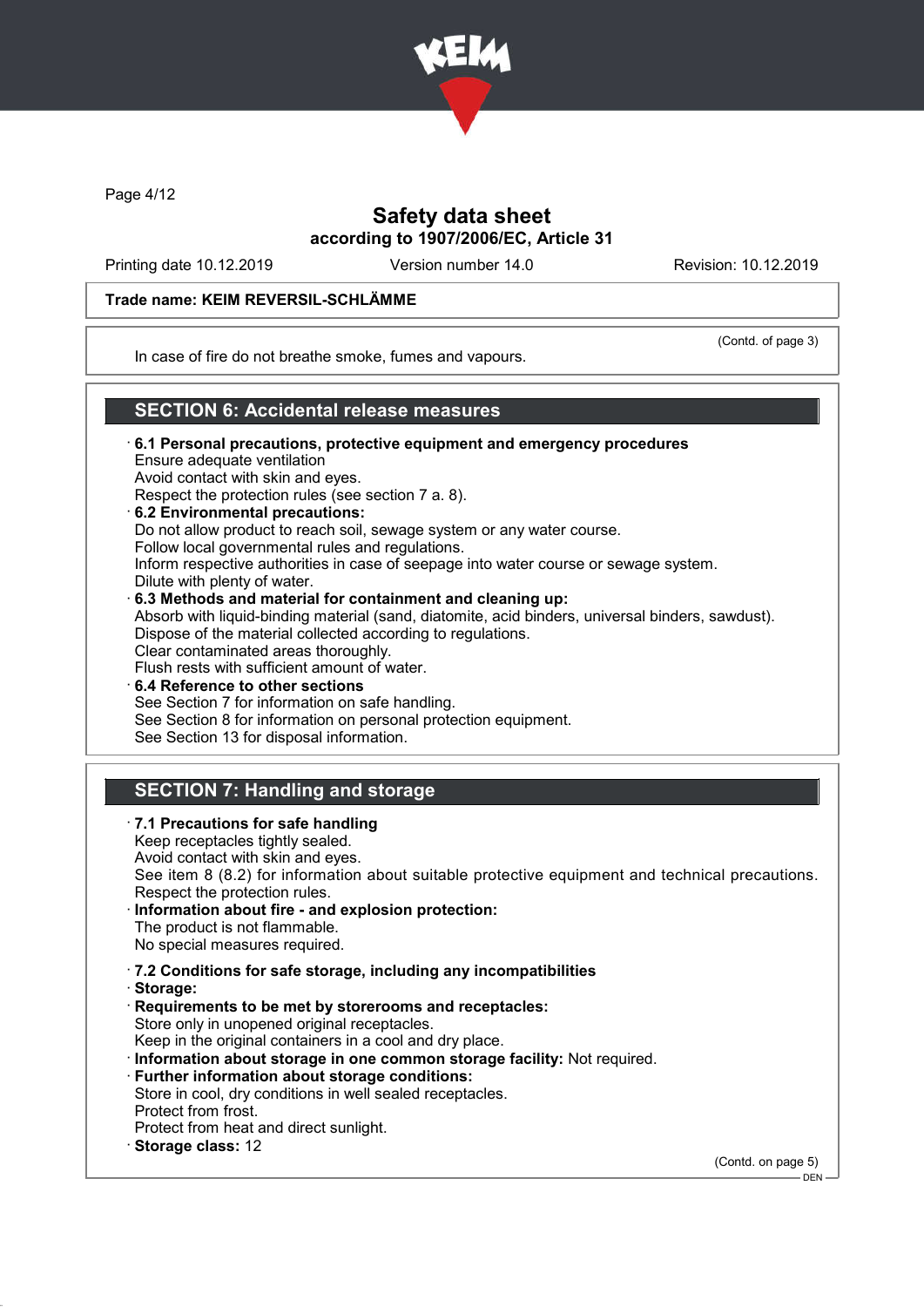

Page 5/12

## Safety data sheet according to 1907/2006/EC, Article 31

Printing date 10.12.2019 Version number 14.0 Revision: 10.12.2019

## Trade name: KEIM REVERSIL-SCHLÄMME

· 7.3 Specific end use(s) No further relevant information available.

(Contd. of page 4)

| 8.1 Control parameters                                                     |                          |                                                                                              |                                          |                                                                                        |  |  |  |
|----------------------------------------------------------------------------|--------------------------|----------------------------------------------------------------------------------------------|------------------------------------------|----------------------------------------------------------------------------------------|--|--|--|
| · Ingredients with limit values that require monitoring at the workplace:  |                          |                                                                                              |                                          |                                                                                        |  |  |  |
|                                                                            | 14808-60-7 Quartz (SiO2) |                                                                                              |                                          |                                                                                        |  |  |  |
| MAK (Germany) alveolengängige Fraktion                                     |                          |                                                                                              |                                          |                                                                                        |  |  |  |
|                                                                            |                          | 2682-20-4 2-methyl-2H-isothiazol-3-one, in non-breathable form                               |                                          |                                                                                        |  |  |  |
|                                                                            |                          | MAK (Germany) Long-term value: 0.2 E mg/m <sup>3</sup><br>vgl. Abschn. Xc                    |                                          |                                                                                        |  |  |  |
|                                                                            |                          | methyl-2H-isothiazol-3-one [EC no. 220-239-6] (3:1)                                          |                                          | 55965-84-9 mixture of: 5-chloro-2-methyl-2H-isothiazol-3-one [EC no. 247-500-7] and 2- |  |  |  |
|                                                                            |                          | MAK (Germany) Long-term value: 0.2E mg/m <sup>3</sup><br>vgl.Abschn.Xc                       |                                          |                                                                                        |  |  |  |
| 1314-98-3 zinc sulphide                                                    |                          |                                                                                              |                                          |                                                                                        |  |  |  |
|                                                                            |                          | MAK (Germany) Long-term value: 0.1A* 2E** mg/m <sup>3</sup><br>*alveolengängig; **einatembar |                                          |                                                                                        |  |  |  |
| $\cdot$ DNELs                                                              |                          |                                                                                              |                                          |                                                                                        |  |  |  |
| 1314-13-2 zinc oxide                                                       |                          |                                                                                              |                                          |                                                                                        |  |  |  |
| Oral                                                                       |                          |                                                                                              |                                          | Long-term - systemic effects 0.83 mg/kg bw/day (consumer) (50 mg Zn/day)               |  |  |  |
| Long-term - systemic effects $ 83 \text{ mg/kg}$ bw/day (worker)<br>Dermal |                          |                                                                                              |                                          |                                                                                        |  |  |  |
|                                                                            |                          | Long-term - systemic effects                                                                 |                                          | 83 mg/kg bw/day (consumer) (5000 mg Zn/day)                                            |  |  |  |
|                                                                            |                          | Inhalative Long-term - systemic effects                                                      | $\frac{1}{2}$ mg/m <sup>3</sup> (worker) |                                                                                        |  |  |  |
|                                                                            |                          | Long-term - systemic effects 2.5 mg/m <sup>3</sup> (consumer)                                |                                          |                                                                                        |  |  |  |
|                                                                            |                          | Long-term - local effects                                                                    |                                          | $0.5$ mg/m <sup>3</sup> (worker)                                                       |  |  |  |
|                                                                            |                          | 108-01-0 2-dimethylaminoethanol                                                              |                                          |                                                                                        |  |  |  |
| Dermal                                                                     |                          | Acute - local effects                                                                        |                                          | 5 mg/kg bw/day (worker)                                                                |  |  |  |
|                                                                            |                          | Long-term - systemic effects                                                                 |                                          | 1.04 mg/kg bw/day (worker)                                                             |  |  |  |
|                                                                            |                          | Inhalative Acute - systemic effects                                                          |                                          | 22 mg/m <sup>3</sup> (worker)                                                          |  |  |  |
|                                                                            |                          | Long-term - systemic effects                                                                 |                                          | $ 7.4 \text{ mg/m}^3$ (worker)                                                         |  |  |  |
| $\cdot$ PNECs                                                              |                          |                                                                                              |                                          |                                                                                        |  |  |  |
| 1314-13-2 zinc oxide                                                       |                          |                                                                                              |                                          |                                                                                        |  |  |  |
|                                                                            |                          | Aquatic compartment - freshwater                                                             |                                          | 0.0206 mg/l (freshwater)                                                               |  |  |  |
|                                                                            |                          | Aquatic compartment - marine water                                                           |                                          | 0.0061 mg/l (marine water)                                                             |  |  |  |
|                                                                            |                          | Aquatic compartment - sediment in freshwater                                                 |                                          | 117.8 mg/kg sed dw (sediment fresh water)                                              |  |  |  |
|                                                                            |                          | Aquatic compartment - sediment in marine water                                               |                                          | 56.5 mg/kg sed dw (sediment marine water)                                              |  |  |  |
|                                                                            |                          | Terrestrial compartment - soil                                                               |                                          | 35.6 mg/kg dw (soil)                                                                   |  |  |  |
| Sewage treatment plant                                                     |                          |                                                                                              |                                          | 0.1 mg/l (sewage treatment plant)                                                      |  |  |  |

 $-$  DEN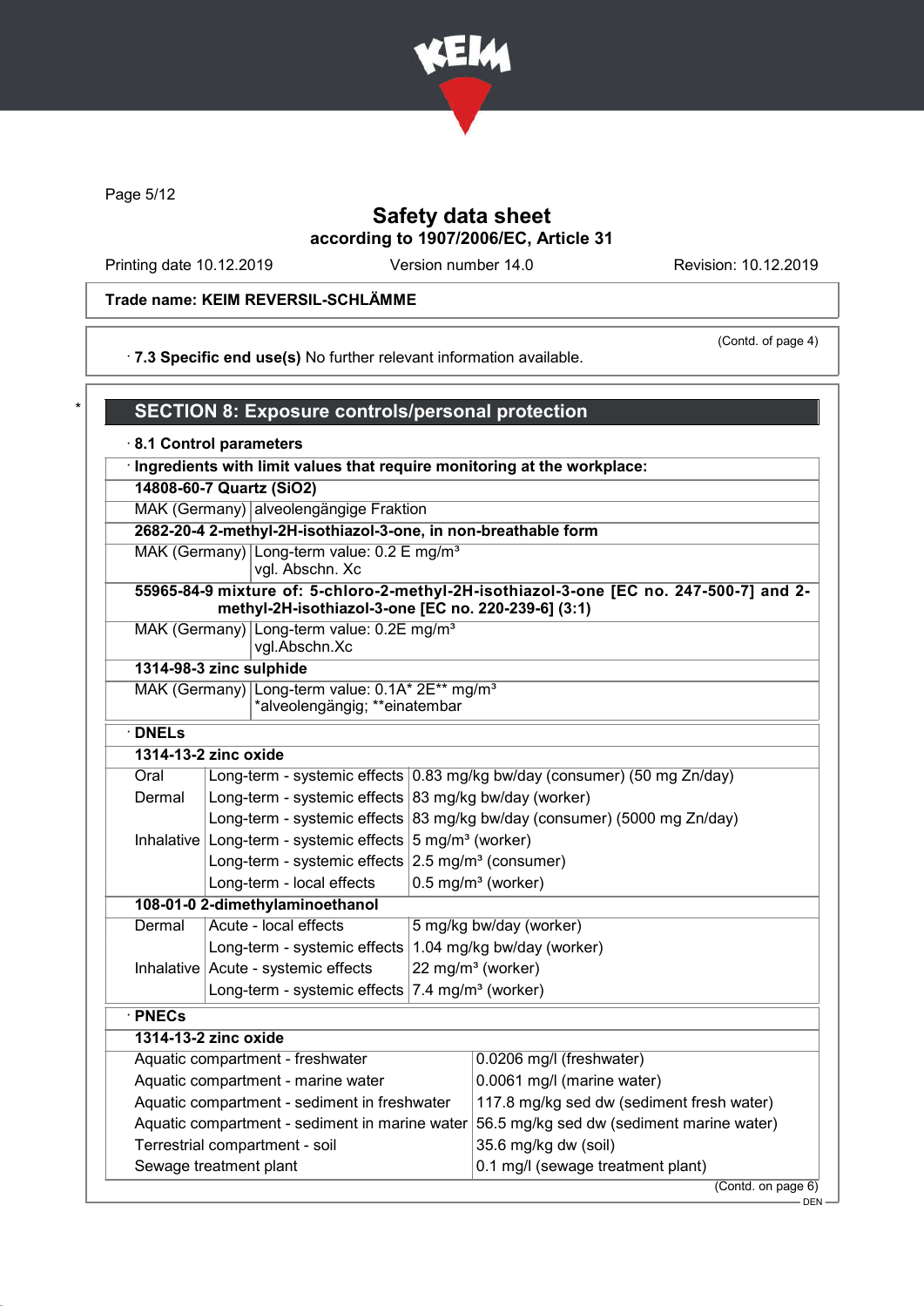

Page 6/12

## Safety data sheet according to 1907/2006/EC, Article 31

Printing date 10.12.2019 Version number 14.0 Revision: 10.12.2019

#### Trade name: KEIM REVERSIL-SCHLÄMME

|                                                                                                                                                                                                                                                                                                                                                                                                                                                                                                                                                                                                                                                                                                                                                                                                                                                                                                                                                                                                                                                                              | (Contd. of page 5)                                                                                                                                                                                                                                                                                                                                                                                                                                                                                                                                                                                                           |
|------------------------------------------------------------------------------------------------------------------------------------------------------------------------------------------------------------------------------------------------------------------------------------------------------------------------------------------------------------------------------------------------------------------------------------------------------------------------------------------------------------------------------------------------------------------------------------------------------------------------------------------------------------------------------------------------------------------------------------------------------------------------------------------------------------------------------------------------------------------------------------------------------------------------------------------------------------------------------------------------------------------------------------------------------------------------------|------------------------------------------------------------------------------------------------------------------------------------------------------------------------------------------------------------------------------------------------------------------------------------------------------------------------------------------------------------------------------------------------------------------------------------------------------------------------------------------------------------------------------------------------------------------------------------------------------------------------------|
| 108-01-0 2-dimethylaminoethanol                                                                                                                                                                                                                                                                                                                                                                                                                                                                                                                                                                                                                                                                                                                                                                                                                                                                                                                                                                                                                                              |                                                                                                                                                                                                                                                                                                                                                                                                                                                                                                                                                                                                                              |
| Aquatic compartment - freshwater                                                                                                                                                                                                                                                                                                                                                                                                                                                                                                                                                                                                                                                                                                                                                                                                                                                                                                                                                                                                                                             | 0.0661 mg/l (freshwater)                                                                                                                                                                                                                                                                                                                                                                                                                                                                                                                                                                                                     |
| Aquatic compartment - marine water                                                                                                                                                                                                                                                                                                                                                                                                                                                                                                                                                                                                                                                                                                                                                                                                                                                                                                                                                                                                                                           | 0.00661 mg/l (marine water)                                                                                                                                                                                                                                                                                                                                                                                                                                                                                                                                                                                                  |
| Aquatic compartment - sediment in freshwater                                                                                                                                                                                                                                                                                                                                                                                                                                                                                                                                                                                                                                                                                                                                                                                                                                                                                                                                                                                                                                 | 0.0529 mg/kg sed dw (sediment fresh water)                                                                                                                                                                                                                                                                                                                                                                                                                                                                                                                                                                                   |
| Terrestrial compartment - soil                                                                                                                                                                                                                                                                                                                                                                                                                                                                                                                                                                                                                                                                                                                                                                                                                                                                                                                                                                                                                                               | 0.0177 mg/kg dw (soil)                                                                                                                                                                                                                                                                                                                                                                                                                                                                                                                                                                                                       |
| Sewage treatment plant                                                                                                                                                                                                                                                                                                                                                                                                                                                                                                                                                                                                                                                                                                                                                                                                                                                                                                                                                                                                                                                       | 10 mg/l (sewage treatment plant)                                                                                                                                                                                                                                                                                                                                                                                                                                                                                                                                                                                             |
| Additional information: The lists valid during the making were used as basis.                                                                                                                                                                                                                                                                                                                                                                                                                                                                                                                                                                                                                                                                                                                                                                                                                                                                                                                                                                                                |                                                                                                                                                                                                                                                                                                                                                                                                                                                                                                                                                                                                                              |
| 8.2 Exposure controls<br>· Personal protective equipment:<br><b>General protective and hygienic measures:</b><br>Avoid contact with the eyes and skin.<br>Do not inhale aerosols.<br>Wash hands before breaks and at the end of work.<br>Immediately remove all soiled and contaminated clothing.<br><b>Respiratory protection:</b><br>Use suitable respiratory protective device only when aerosol or mist is formed.<br>Combination filter A/P<br>Protection of hands: Protective gloves<br><b>Material of gloves</b><br>suitable material e.g.:<br>Nitrile impregnated cotton-gloves<br>Butyl rubber, BR<br>PVC or PE gloves<br>Recommended thickness of the material: $\geq 0.5$ mm<br>to be checked prior to the application.<br>Penetration time of glove material<br>Value for the permeation: level $\geq 6$ (480 min)<br>is recommended.<br>has to be observed.<br>Eye protection: Goggles recommended during refilling<br><b>Body protection: Protective work clothing</b><br>· Limitation and supervision of exposure into the environment See Section 12 and 6.2 | The selection of the suitable gloves does not only depend on the material, but also on further marks<br>of quality and varies from manufacturer to manufacturer. As the product is a preparation of several<br>substances, the resistance of the glove material can not be calculated in advance and has therefore<br>The determined penetration times according to EN 16523-1:2015 are not performed under practical<br>conditions. Therefore a maximum wearing time, which corresponds to 50% of the penetration time,<br>The exact break trough time has to be found out by the manufacturer of the protective gloves and |

(Contd. on page 7)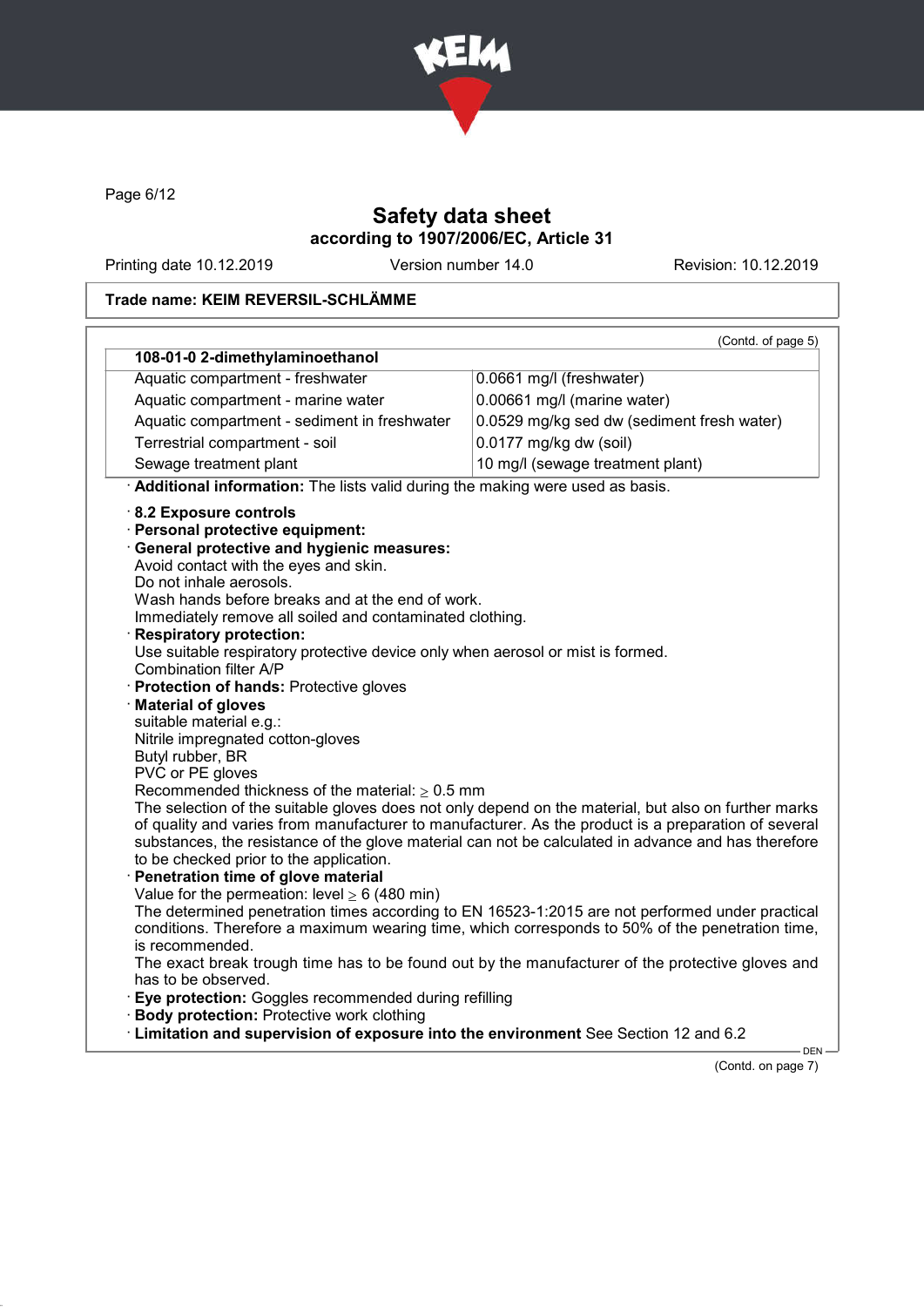

Page 7/12

## Safety data sheet according to 1907/2006/EC, Article 31

Printing date 10.12.2019 Version number 14.0 Revision: 10.12.2019

Trade name: KEIM REVERSIL-SCHLÄMME

(Contd. of page 6)

| 9.1 Information on basic physical and chemical properties<br><b>General Information</b> |                                                        |
|-----------------------------------------------------------------------------------------|--------------------------------------------------------|
| · Appearance:                                                                           |                                                        |
| Form:                                                                                   | Pasty                                                  |
| Colour:                                                                                 | White                                                  |
| · Odour:                                                                                | Characteristic                                         |
| · Odour threshold:                                                                      | Not determined                                         |
| $\cdot$ pH-value at 20 °C:                                                              | $-8^*$                                                 |
| Change in condition                                                                     |                                                        |
| <b>Melting point/freezing point:</b>                                                    | Not determined                                         |
| Initial boiling point and boiling range: Not determined                                 |                                                        |
| · Flash point:                                                                          | Not applicable                                         |
| · Flammability (solid, gas):                                                            | Not applicable                                         |
| · Ignition temperature:                                                                 | Not determined                                         |
| · Decomposition temperature:                                                            | Not determined                                         |
| Auto-ignition temperature:                                                              | Product is not selfigniting.                           |
| <b>Explosive properties:</b>                                                            | Product does not present an explosion hazard.          |
| <b>Explosion limits:</b>                                                                |                                                        |
| Lower:                                                                                  | Not applicable                                         |
| Upper:                                                                                  | Not applicable                                         |
| Oxidising properties:                                                                   | Not applicable                                         |
| · Vapour pressure:                                                                      | Not determined.                                        |
| · Density at 20 °C:                                                                     | 1.5-1.6* $g/cm^{3}$                                    |
| · Relative density                                                                      | Not determined                                         |
| · Vapour density                                                                        | Not applicable.                                        |
| <b>Evaporation rate</b>                                                                 | Not applicable.                                        |
| · Solubility in / Miscibility with                                                      |                                                        |
| water:                                                                                  | Fully miscible                                         |
| · Partition coefficient: n-octanol/water:                                               | Not determined.                                        |
| · Viscosity:                                                                            |                                                        |
| Dynamic at 20 °C:                                                                       | 1.500-2.500* mPas                                      |
| Kinematic:                                                                              | Not determined                                         |
| · 9.2 Other information                                                                 | * The values are for freshly produced material and may |

(Contd. on page 8)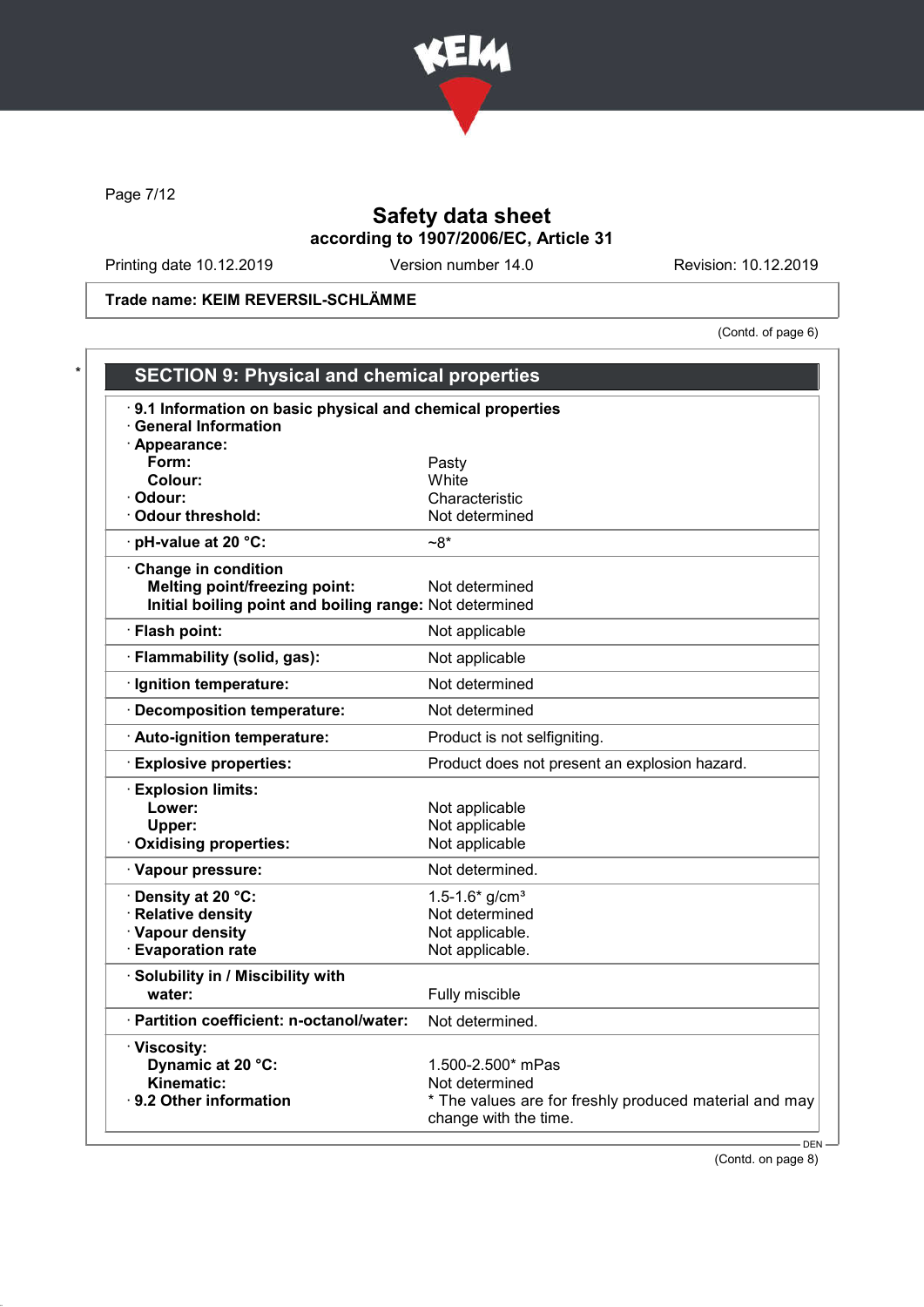

Page 8/12

## Safety data sheet according to 1907/2006/EC, Article 31

Printing date 10.12.2019 Version number 14.0 Revision: 10.12.2019

#### Trade name: KEIM REVERSIL-SCHLÄMME

(Contd. of page 7)

#### SECTION 10: Stability and reactivity

- · 10.1 Reactivity No further relevant information available.
- · 10.2 Chemical stability Stable under normal conditions of storage and use.
- · Thermal decomposition / conditions to be avoided:
- No decomposition if used according to specifications.
- · 10.3 Possibility of hazardous reactions No dangerous reactions known.
- · 10.4 Conditions to avoid No further relevant information available.
- · 10.5 Incompatible materials: No further relevant information available.
- · 10.6 Hazardous decomposition products:

In case of fire, the following can be released: Poisonous gases/vapours Carbon oxides (COx) Nitrogen oxides (NOx) Hydrogen fluoride Sulphur oxides (SOx) Bariumoxide vapour (possible HCN) No hazardous decomposition products if stored and handled as prescribed.

## **SECTION 11: Toxicological information**

· 11.1 Information on toxicological effects

· Acute toxicity Based on available data, the classification criteria are not met.

#### · LD/LC50 values relevant for classification: 1314-98-3 zinc sulphide Oral LD50 >15,000 mg/kg (rat) (OECD 401) 1314-13-2 zinc oxide Oral LD50 >5,000 mg/kg (rat) Inhalative  $|LOG0/4 h| > 5.7 mg/l$  (rat) 108-01-0 2-dimethylaminoethanol Oral | LD50 | 1,187 mg/kg (rat) (OECD 401) Dermal  $\vert$  LD50  $\vert$  1,219 mg/kg (rabbit) (OECD 402) Inhalative  $|LC50/4 h|6 mg/1$  (rat) (OECD 403) 55965-84-9 mixture of: 5-chloro-2-methyl-2H-isothiazol-3-one [EC no. 247-500-7] and 2 methyl-2H-isothiazol-3-one [EC no. 220-239-6] (3:1) Oral  $|LD50|$  66 mg/kg (rat) Dermal  $|LD50|$  141 mg/kg (rat) · Primary irritant effect: · Skin corrosion/irritation Frequent persistent contact with the skin may cause skin irritation. · Serious eye damage/irritation In case of longer exposure, irritating effect is possible. · during inhalation: Irritant effect possible.

· during swallowing: Irritant effect possible

(Contd. on page 9)

 $-$  DEN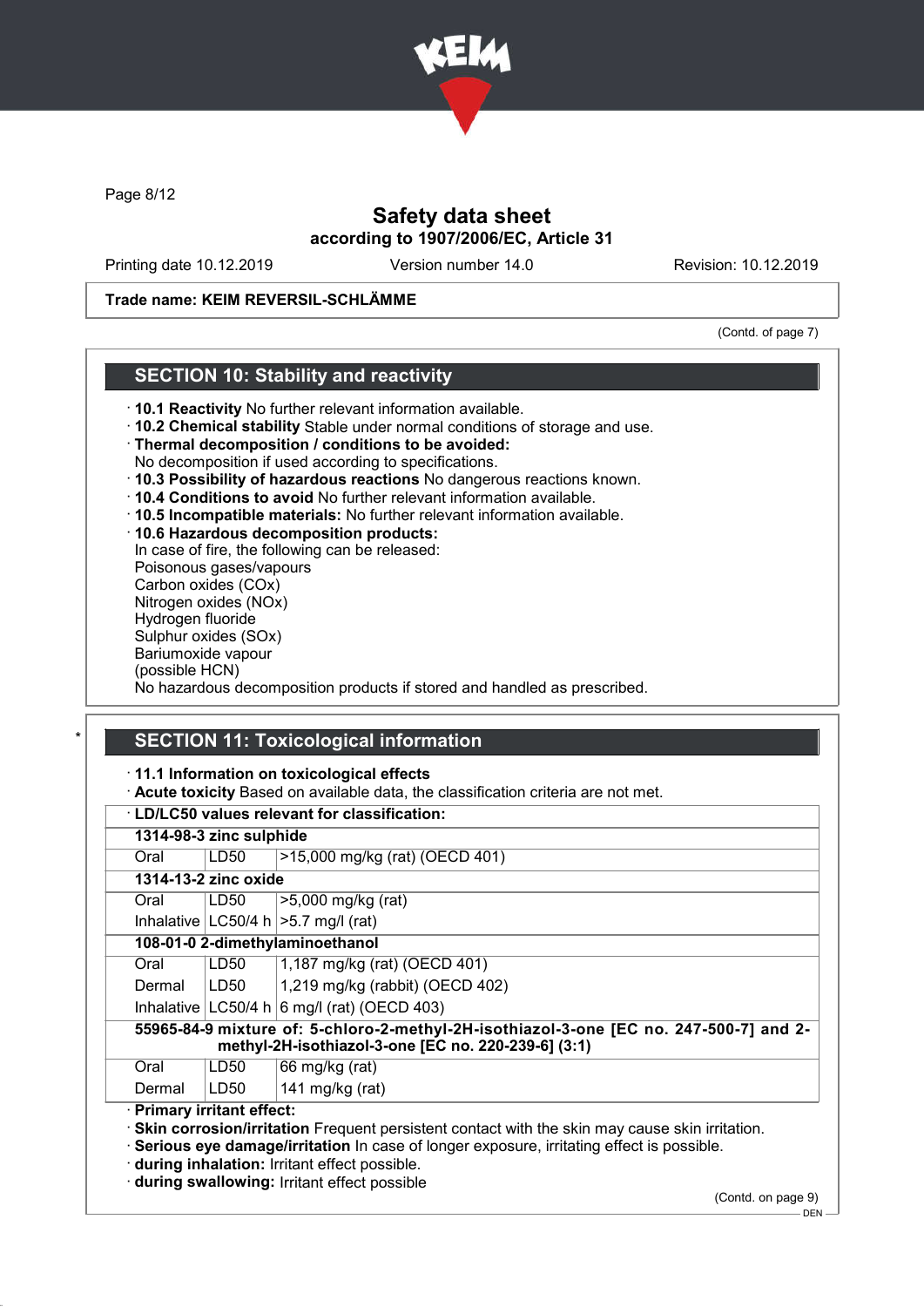

Page 9/12

## Safety data sheet according to 1907/2006/EC, Article 31

Printing date 10.12.2019 Version number 14.0 Revision: 10.12.2019

#### Trade name: KEIM REVERSIL-SCHLÄMME

(Contd. of page 8)

- · Respiratory or skin sensitisation
- May cause an allergic skin reaction.
- · Other information (about experimental toxicology):
- Experimental analysis are not available.

The product was not tested. The statements on toxicology have been derived from the properties of the individual components.

- · CMR effects (carcinogenity, mutagenicity and toxicity for reproduction) Not applicable
- · Germ cell mutagenicity Based on available data, the classification criteria are not met.

· Carcinogenicity Based on available data, the classification criteria are not met.

· Reproductive toxicity Based on available data, the classification criteria are not met.

· STOT-single exposure Based on available data, the classification criteria are not met.

· STOT-repeated exposure Based on available data, the classification criteria are not met.

· Aspiration hazard Based on available data, the classification criteria are not met.

### **SECTION 12: Ecological information**

#### · 12.1 Toxicity

· Aquatic toxicity:

Harmful to aquatic organisms.

May cause long-term adverse effects in the aquatic environment.

#### 1314-98-3 zinc sulphide

EC 50/48h (static) 100 mg/l (daphnia) (OECD 202) EC 50/96h (static) 100 mg/l (fish) (OECD 203)

EC 50/72 h (static)  $100 \text{ mol}$  (algae) (OECD 202)

| 1314-13-2 zinc oxide   |                                                   |
|------------------------|---------------------------------------------------|
| EC 50/48h              | $ 0.67 \text{ mg/l}$ (daphnia)                    |
| FrC <sub>50</sub> /72h | $ 0.21 \text{ mol}$ (algae) (pH >7 - 8.5; Zn (Zn) |

| 108-01-0 2-dimethylaminoethanol |  |  |  |                                                      |  |  |  |  |  |
|---------------------------------|--|--|--|------------------------------------------------------|--|--|--|--|--|
| ErC50/72h                       |  |  |  | $ 0.21 \text{ mg/l}$ (algae) (pH >7 - 8,5; Zn (ZnO)) |  |  |  |  |  |

| EC 20/30min | $ >1,000$ mg/l (activated sludge) |
|-------------|-----------------------------------|
| EC 50/48h   | $ 98.4 \text{ mg/l}$ (daphnia)    |
| EC 50/72 h  | $34.5$ mg/l (algae)               |

# LC 50/96 h  $|146.6$  mg/l (fish)

55965-84-9 mixture of: 5-chloro-2-methyl-2H-isothiazol-3-one [EC no. 247-500-7] and 2 methyl-2H-isothiazol-3-one [EC no. 220-239-6] (3:1)

| <b>NOEC</b> | 0.0012 mg/l (algae) (72h)  |
|-------------|----------------------------|
|             | 0.098 mg/l (fish) (28d)    |
|             | 0.004 mg/l (daphnia) (21d) |
| EC 50/48h   | mg/l (algae) (OECD 201)    |
|             | 0.1 mg/l (daphnia)         |
| $EC$ 50/3h  | 7.92 mg/l (bacteria)       |
| EC 50/72 h  | $0.027$ mg/l (algae)       |
| LC 50/96 h  | $0.188$ mg/l (fish)        |
|             |                            |

(Contd. on page 10)

 $-DEN$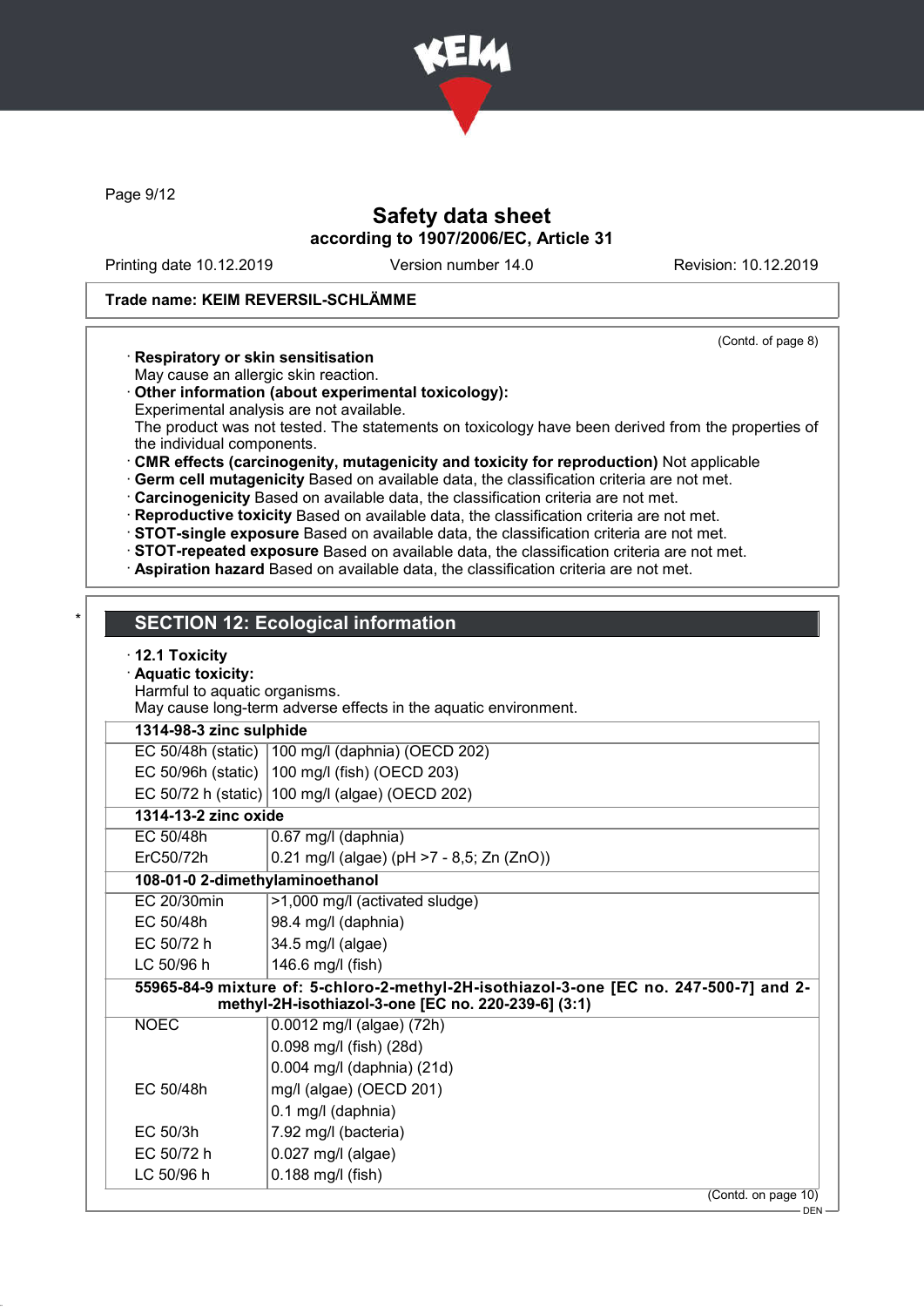

Page 10/12

## Safety data sheet according to 1907/2006/EC, Article 31

Printing date 10.12.2019 Version number 14.0 Revision: 10.12.2019

## Trade name: KEIM REVERSIL-SCHLÄMME

| (Contd. of page 9)                                                                                         |
|------------------------------------------------------------------------------------------------------------|
| . 12.2 Persistence and degradability No further relevant information available.                            |
| Other information:                                                                                         |
| Elimination in biological waste water treatment plants is effected by flocculation, precipitation and      |
| adsorption on sewage sludge.                                                                               |
| . 12.3 Bioaccumulative potential No further relevant information available.                                |
| · 12.4 Mobility in soil No further relevant information available.                                         |
| · Additional ecological information:                                                                       |
| · AOX-indication:                                                                                          |
| The product can take influence in small measure on the AOX-load of the waste water.                        |
| According to the formulation contains the following heavy metals and compounds from the                    |
| EU guideline NO. 2006/11/EC:                                                                               |
| The product contains TiO2, ZnS, BaSO4, ZnO.                                                                |
| · General notes:                                                                                           |
| At present there are no ecotoxicological assessments.                                                      |
| Do not allow product to reach ground water, water course or sewage system.<br>Harmful to aquatic organisms |
| Water hazard class 1 (German Regulation) (Self-assessment): slightly hazardous for water                   |
| 12.5 Results of PBT and vPvB assessment                                                                    |
| · PBT: Not applicable                                                                                      |
| · vPvB: Not applicable                                                                                     |
| . 12.6 Other adverse effects No further relevant information available.                                    |
|                                                                                                            |
|                                                                                                            |
| <b>SECTION 13: Disposal considerations</b>                                                                 |
| ⋅13.1 Waste treatment methods                                                                              |
| $\cdot$ Recommendation                                                                                     |
| Must not be disposed with household garbage. Do not allow product to reach sewage system.                  |
| Disposal must be made according to official regulations.                                                   |
| الماجهم ولمجاوره<br>m.                                                                                     |

#### · European waste catalogue

08 01 11\* waste paint and varnish containing organic solvents or other hazardous substances

· Uncleaned packaging:

- · Recommendation: Disposal must be made according to official regulations.
- · Recommended cleansing agents: Water, if necessary with cleansing agents.

| $\cdot$ 14.1 UN-Number       |      |  |
|------------------------------|------|--|
| · ADR, IMDG, IATA            | Void |  |
| 14.2 UN proper shipping name |      |  |
| · ADR, IMDG, IATA            | Void |  |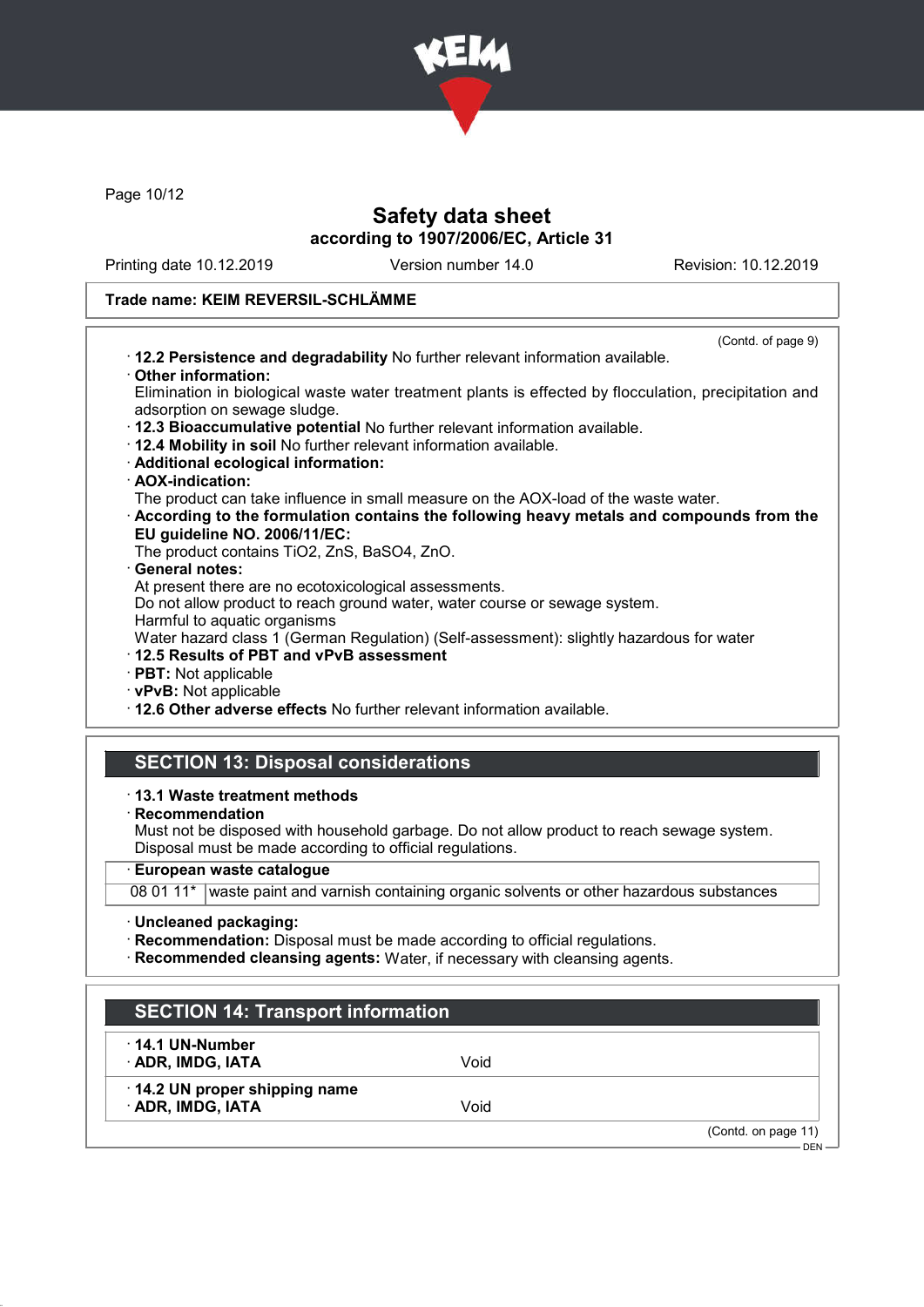

Page 11/12

## Safety data sheet according to 1907/2006/EC, Article 31

Printing date 10.12.2019 Version number 14.0 Revision: 10.12.2019

Trade name: KEIM REVERSIL-SCHLÄMME

|                                                                            | (Contd. of page 10)                                           |
|----------------------------------------------------------------------------|---------------------------------------------------------------|
| 14.3 Transport hazard class(es)                                            |                                                               |
| · ADR, IMDG, IATA<br>· Class                                               | Void                                                          |
| 14.4 Packing group<br>· ADR, IMDG, IATA                                    | Void                                                          |
| 14.5 Environmental hazards:<br>· Marine pollutant:                         | No                                                            |
| 14.6 Special precautions for user                                          | Not applicable                                                |
| 14.7 Transport in bulk according to Annex II<br>of Marpol and the IBC Code | Not applicable                                                |
| · Transport/Additional information:                                        | No dangerous good in sense of these transport<br>regulations. |
| · UN "Model Regulation":                                                   | Void                                                          |

#### SECTION 15: Regulatory information

- · 15.1 Safety, health and environmental regulations/legislation specific for the substance or mixture
- · Labelling according to Regulation (EC) No 1272/2008

For information on labelling please refer to section 2 of this document.

- · Directive 2012/18/EU
- · Named dangerous substances ANNEX I None of the ingredients is listed.
- · National regulations:
- · Waterhazard class: Water hazard class 1 (Self-assessment): slightly hazardous for water.
- · Other regulations, limitations and prohibitive regulations
- · Please note:
- TRGS 200 (Germany) TRGS 500 (Germany)
- TRGS 510 (Germany)
- TRGS 900 (Germany)
- · Substances of very high concern (SVHC) according to REACH, Article 57 Not applicable
- · Product-Code/Giscode: BSW50
- · 15.2 Chemical safety assessment: A Chemical Safety Assessment has not been carried out.

#### SECTION 16: Other information

This information is based on our present knowledge. However, this shall not constitute a guarantee for any specific product features and shall not establish a legally valid contractual relationship.

(Contd. on page 12)